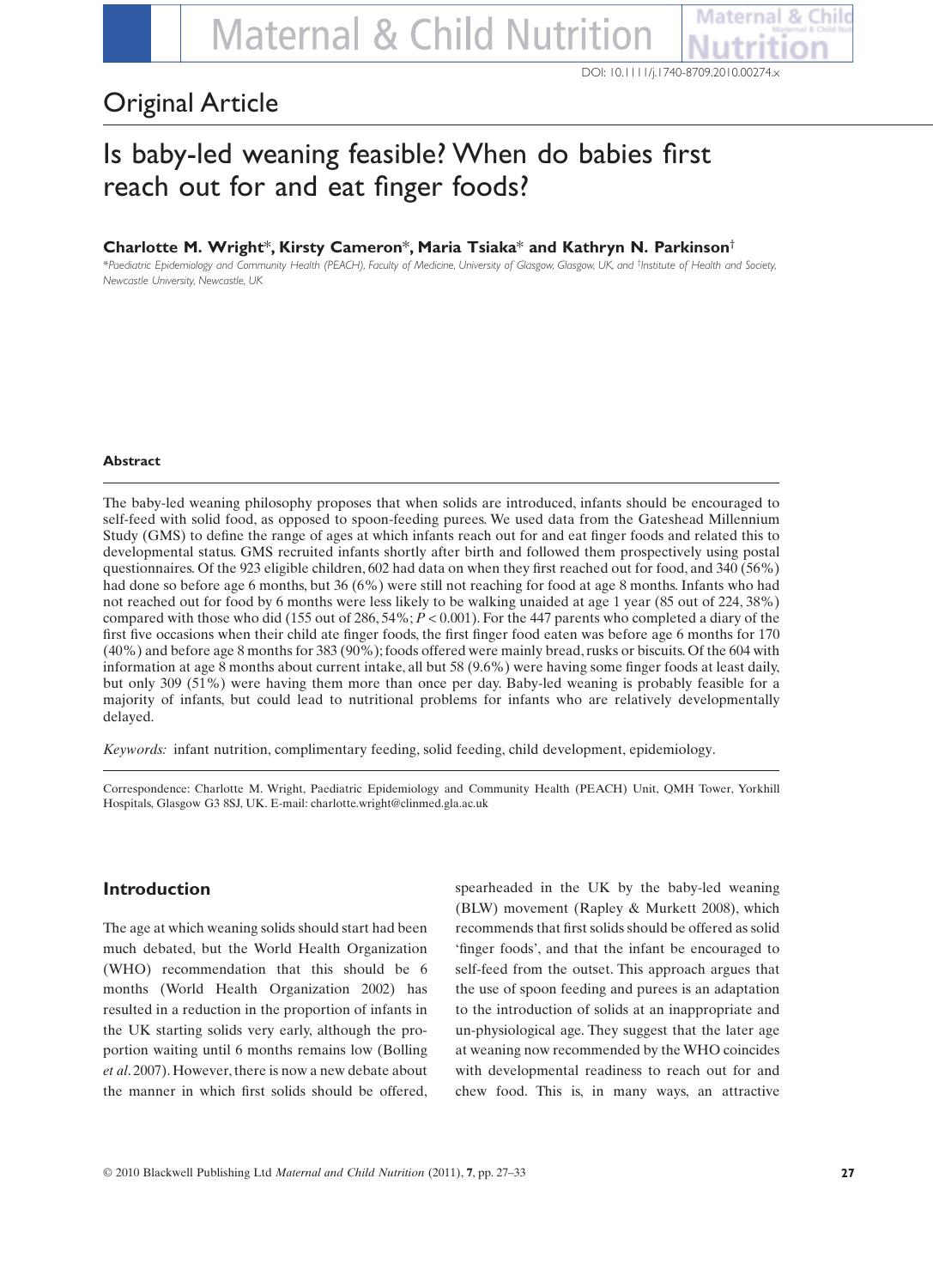concept, but it does assume that developmental readiness will reliably coincide with the nutritional need for complementary solids. The BLW approach argues that the baby can continue to rely largely on breast milk until the baby has learnt the skills necessary to take nutritionally useful amounts, on average at around the age of 8 months (Rapley & Murkett 2008). However, published evidence does suggest that the majority of infants need solids by the age of 6 months, when increasing nutritional vulnerability outweighs the immune protective value of continued exclusive breastfeeding (Committee on Medical Aspects of Food 1994; Mehta *et al*. 1998;World Health Organization 2002). A further potential conflict with this approach is the suggestion that delaying introduction of solids risks missing a critical developmental window, leading to later feeding problems (Illingworth & Lister 1964). However, there is little research evidence to support this; one large study found that infants who started lumpy solids later (10 months or older) were more difficult to feed than those introduced earlier (Northstone *et al*. 2001), but the authors of that study point out that there is little else to suggest that the period before 6 months is a critical window for introducing solids (Northstone *et al*. 2001). We have previously described the pattern of introduction of solids in the Gateshead Millennium Study cohort and found little evidence that there was an effect of age of introduction on the ease with which they were accepted, although this was within a very narrow age range (4–6 months).

There is only limited published evidence on when children do begin to reach out for foods, or the age at which finger feeding usually becomes established (Northstone *et al*. 2001; Carruth & Skinner 2002; Carruth *et al*. 2004; Hetzner *et al*. 2009). Within the cohort described above, we have this information, so the aim of this paper is to describe the range of ages at which infants first reach out for food and how these relate to other aspects of development, to parental provision of finger foods and socio-economic status.

## **Method**

The Gateshead Millennium Study is a populationbased cohort that recruited infants shortly after birth in 1999–2000 (Parkinson *et al*. 2010), at which point baseline socio-demographic data were collected. Families completed postal questionnaires at intervals in the first year, covering a range of topics mainly related to feeding. Ethical approval was granted by Gateshead and South Tyneside Local Research Ethics Committee.

At 6 weeks, 4 and 8 months families were asked whether they had started complementary solids (Wright *et al*. 2004).At 8 months, among other feeding questions, parents were asked, 'When did your baby start reaching out for foods?'. They were also asked, 'When was your baby first given finger foods?' and 'How often does your baby eat finger foods?'. Finger foods were defined for parents as 'food your child can pick up and feed to themselves'. Parents were also asked whether their child partially or fully self-fed or was fully fed by parent at meals. The questionnaire at 12 months included questions about development (see Table 1).

#### **Key messages**

- The baby-led weaning philosophy proposes that when solids are introduced, infants should be encouraged to self-feed with solid food, as opposed to spoon-feeding purees.This approach has never been formally tested.
- Previous studies in the UK and the USA suggest widely differing norms for the age when finger-feeding skills are acquired, suggesting that this may be culturally determined.
- We aimed to establish whether infants from a historic UK cohort would have been developmentally ready to self-feed by age 6 months, when complementary feeding should start.
- Most infants in the cohort started reaching out for food and eating finger foods between the ages of 4 and 7 months. Despite this, for many children, self-feeding was still not a routine part of their meals at the age of 8 months.
- Baby-led weaning might be feasible for a majority of infants but could lead to nutritional problems for infants who were relatively developmentally delayed. A policy of promoting self-feeding and family meals in parallel with spoon feeding might be more realistic.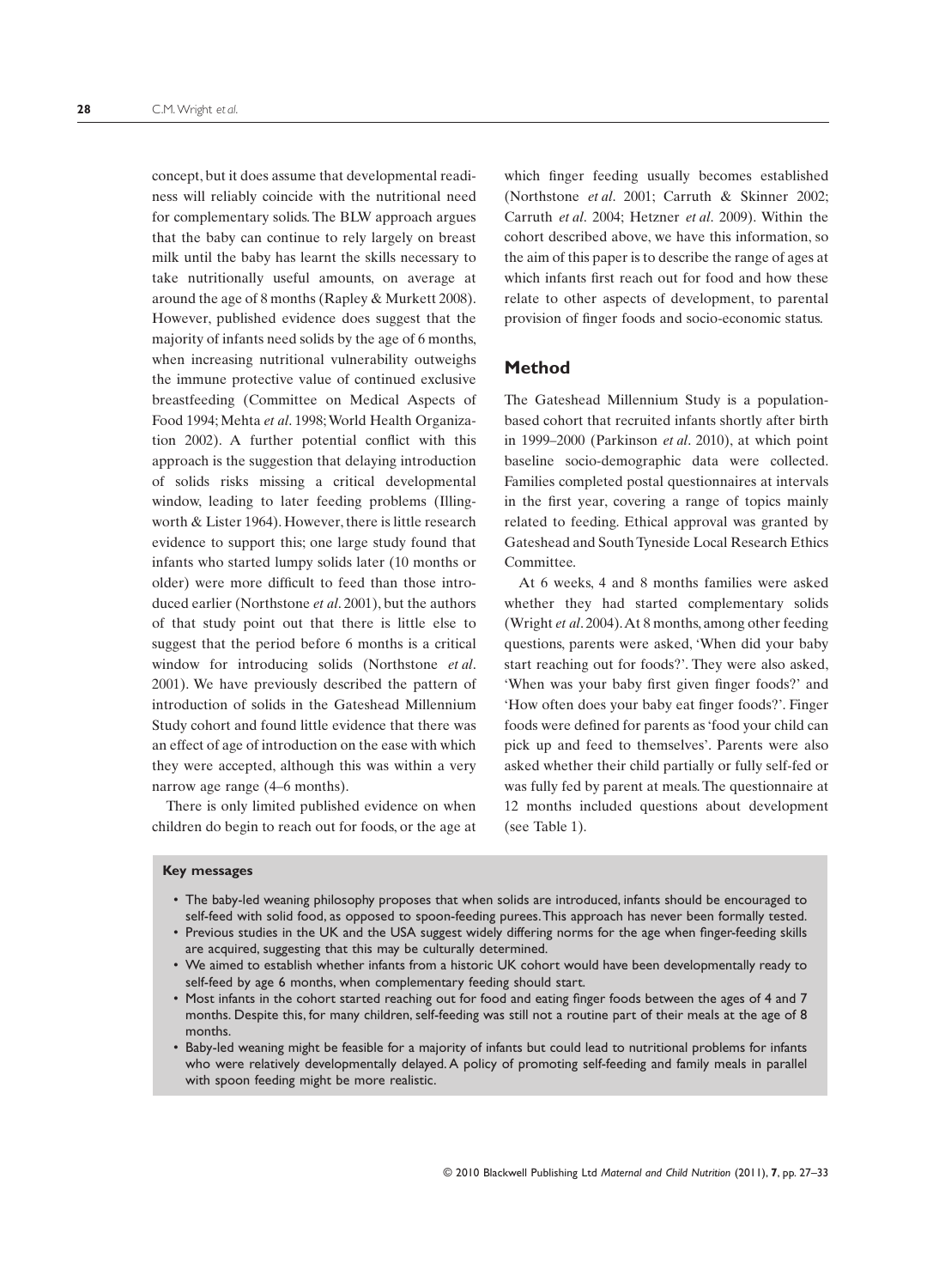|                                             | Walking $(N = 510^*)$ |                    |                    |                        | Words with meaning $(N = 506^*)$ |             |                   |
|---------------------------------------------|-----------------------|--------------------|--------------------|------------------------|----------------------------------|-------------|-------------------|
|                                             | N <sub>0</sub>        | Round<br>furniture | Without<br>support | $P(\chi^2)$            | N <sub>0</sub>                   | Yes         | $P(\chi^2)$       |
| All                                         | $61(12\%)$            | $209(41\%)$        | 240 (47%)          |                        | $210(41\%)$                      | 296 (59%)   |                   |
| Children without feeding<br>data $(N = 67)$ | 9(13%)                | 25(37%)            | 33 (49%)           | 0.83                   | $24(36\%)$                       | 42 $(64\%)$ | 0.51              |
| Age reached out for food (months)           |                       |                    |                    |                        |                                  |             |                   |
| $4 - 5$                                     | $8\%$ (8)             | $25\%$ (26)        | 67% (70)           |                        | $32\%$ (33)                      | 68% (70)    |                   |
| $5 - 6$                                     | $10\%$ (18)           | 43\% (79)          | 47% (85)           |                        | $44\%$ (80)                      | 56% (102)   |                   |
| $6 - 7$                                     | $10\%$ (15)           | $46\%$ (69)        | 44% (65)           |                        | 38% (55)                         | $62\%$ (91) |                   |
| $7 - 8$                                     | $24\%$ (10)           | $52\%$ (22)        | $24\%$ (10)        |                        | 57% (24)                         | $43\%$ (18) |                   |
| >8                                          | $30\%$ (10)           | $39\%$ (13)        | $30\%$ (10)        | $< 0.001$ <sup>+</sup> | 54% (18)                         | $46\%$ (15) | $0.013^{\dagger}$ |

Table I. Age reached out for food and developmental stage at age 12 months

\*Total with that variable plus response for when reached out for food; † *P*, chi-squared linear.

Infants born before 37 completed weeks of gestation were excluded, as were 33 infants from Haredi Jewish families as they had been found to have very different growth patterns that appeared to be associated with deferred and restricted complementary feeding practices (Wright *et al*. 2010).

Families in the study were issued with a parent-held child record that included a finger-feeding diary. Parents were asked to complete this on the first five occasions the child was given a finger food. For each occasion, the parents recorded the date, recorded the amount taken (none, hardly any, a mouthful, more than a mouthful) and described the type of food and how the child responded as free text. The diary was then either returned with the next postal questionnaire or retrieved from the record by survey staff when the child was brought for a health check at age 13 months. The food types were subsequently coded into food categories, and the age the finger foods were given was calculated.

The family post code was used to allocate their family's residential area (ED) to a deprivation quintile using Townsend scores compared with the deprivation levels for the Northern region (Wright *et al*. 2006). Families lacking one or more of three amenities (own home, wage earner in household, own car) were defined as deprived. The analysis was undertaken using SPSS v15 (IBM, Chicago, IL, USA). Associations between variables were explored using Spearman's non-parametric correlations and chisquared analysis.



Fig. 1. Flow chart for study participants.

### **Results**

#### **Demographic and developmental characteristics**

After exclusions (see Fig. 1), there were 609 with feeding data at 8 months; of these infants, 336 (57%) had been breastfed at some time, but only 124 (21%) had been breastfed for more than 4 months. The detailed demographic characteristics of the cohort have been described elsewhere (Wright *et al*. 2006; Parkinson *et al*. 2010). Of those returning the 8-month questionnaire, all quintiles of the area-based deprivation measure were reasonably represented, but more deprived families were slightly underrepresented, and the more affluent slightly overrepresented compared with the Northern region (most affluent, 21.4%; least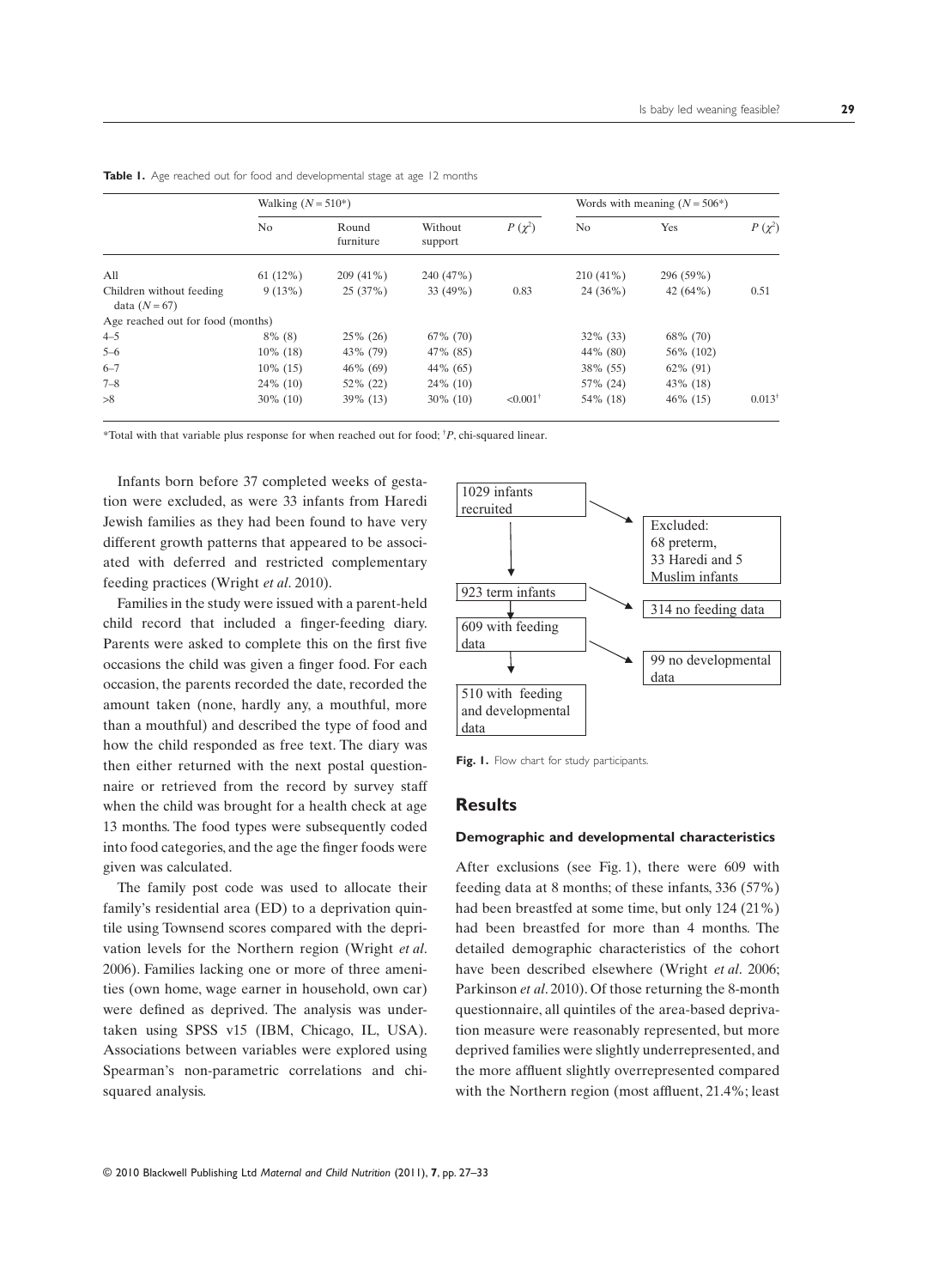

□ reached out for foods ■ given finger foods

**Fig. 2.** Frequency distribution of number of infants in cohort who first reached out for food and were given finger foods at different ages.

affluent, 14.4%). Only 131 (23%) had received higher education, and 229 (37%) were classified as deprived using the individual measure.At age 12 months, 510 of the parents with earlier feeding data reported whether their child was yet walking, and 506 reported whether they were saying words with meaning (Table 1).

#### **What age did children reach out for food?**

In the 8-month questionnaire, 602 parents reported when their child started reaching out for food, and of these, 340 (56%) had done so before the age of 6 months, with 36 (6%) still not reaching out at the age of 8 months (Fig. 2). The age a child first reached out for food was unrelated to whether breastfed and to its duration. It was weakly, although significantly, correlated with the age they first had complementary solids (Spearman's  $r = 0.14$ ,  $P < 0.001$ ). The age a child reached out for food was related to developmental stage at age 12 months, with those infants who were already walking and saying words with meaning significantly more likely to have reached out for food at a younger age (see Table 1). Although age of first solids was weakly related to individual (Spearman's  $r = 0.15$ ,  $P < 0.001$ ) and area-based deprivation (Spearman *r* with Townsend score quintile =  $0.14$ , *P* < 0.001) as described in a previous paper (Wright *et al*. 2004), there was no association between age reached out for food and either individual (Spearman's  $r = 0.04$ ,  $P = 0.35$ ) or area-based deprivation

(Spearman's  $r$  with Townsend score quintile  $= -0.03$ ,  $P = 0.43$ .

#### **What age did children eat finger foods?**

In the 8-month questionnaire, 599 parents reported when they first offered finger foods; for 242 (40%), this was before the age of 6 months (Fig. 2). This was consistent with the diaries, which had been completed by 447 of the mothers, where 170 (40%) recorded their first diary finger food offer before age 6 months; 383 (90%) had done so by age 8 months, and all but one by the age of a year. In the diaries, the mean (standard deviation) age of first finger food was 6.35 (1.4) months, and the fifth was 6.85 (1.5) weeks. The commonest foods offered were bread, rusks or biscuits in some form, although by the fifth offer, 20% were fruit or vegetables, but only 2% were meat and 5% were confectionery (Table 2).

At 8 months, 604 parents reported their current intake of finger foods, and all but 58 (9.6%) were having some at least daily. However, only 309 (51%) were having them more than once per day, and 215 (35%) infants were still described as needing to be fully fed at meal times. The frequency finger foods were offered was inversely correlated with the age when the child first reached out for food (Spearman's  $r = -0.24$ ,  $P < 0.001$ ). However, of the 340 children who had been reaching out for food since before the age of 6 months, 18 (5%) were still being not offered finger foods on a daily basis, 124 (36%) were being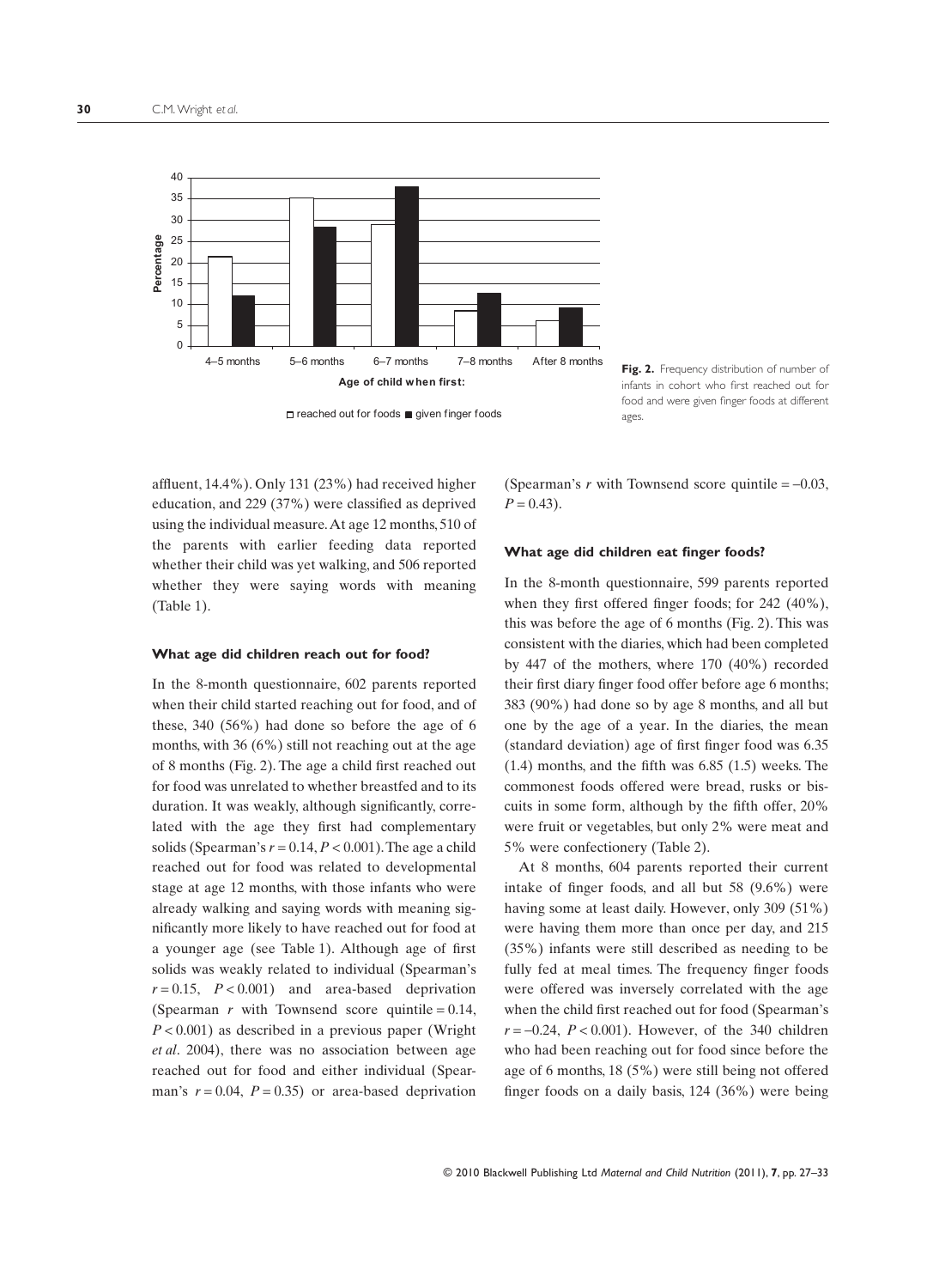| Offer number       | First | Second | Third | Fourth | Fifth |
|--------------------|-------|--------|-------|--------|-------|
| Food type          |       |        |       |        |       |
| Number responding  | 447   | 431    | 414   | 397    | 380   |
| Bread or toast     | 38.9  | 30.9   | 34.3  | 32.7   | 31.1  |
| Rusk or biscuit    | 434   | 34.3   | 31.9  | 28.2   | 31.6  |
| Fruit/veg          | 11.0  | 19.5   | 181   | 20.2   | 20.0  |
| Confectionery      | 1.8   | 3.5    | 3.9   | 5.3    | 4.7   |
| Crisps             | 2.0   | 3.7    | 4.1   | 40     | 4.7   |
| Meat               | 1.1   | 0.7    | 1.4   | 2.3    | 1.8   |
| Teething stick     | 0.2   | 1.2    | 0.2   | 0.0    | 0.0   |
| Other              | 1.6   | 6.3    | 6.0   | 7.3    | 61    |
| Amount eaten       |       |        |       |        |       |
| Number responding  | 445   | 431    | 416   | 396    | 379   |
| None               | 5.8   | 3.9    | 22    | 3.0    | 11    |
| More than mouthful | 42.0  | 48.0   | 60.6  | 68.2   | 73.6  |

Table 2. Types of first finger foods offered and amount eaten. Values are percentages unless otherwise stated

offered them only once per day and 92 (27%) were regarded as unable to feed themselves at meal times.

## **Discussion**

These results suggest that about half the infants in the cohort were reaching out for food and beginning to eat finger foods by the age of 6 months and the majority by age 8 months. There was a wide range of ages when this milestone was acquired, also described in other studies (Carruth *et al*. 2004), and the less developmentally advanced infants did so later on average. Our results seem quite in keeping with one UK survey that reported that 43% children were eating toast and 27% were eating biscuits before the age of 6 months (Northstone *et al*. 2001). However, they seem strikingly different from findings from US surveys. One large US telephone survey (Carruth *et al*. 2004) found that although 68% of 4–6-month-old children had begun grasping foods, only 53% of 7–8-month-old children were able to eat food that needed chewing. Another much smaller prospective study by the same author (Carruth & Skinner 2002) found mean age for 'eating finger foods without gagging' was 8.44 (range 6–12) months, although the mean age for 'feeds self cracker or cookie' was 7.7 (4–14) months. Both these studies also collected information on developmental

milestones, but appear not to have related them to feeding skills within individuals. Another large US survey found that only 15% of mothers had 'introduced finger foods' before the age of 6 months (Hetzner *et al*. 2009), while a retrospective study comparing infants with major surgical problems with normal controls found that on average, the controls only started to 'self-feed finger foods' at 10 months (Khan *et al*. 2009). These quite large differences suggest that there is a cultural, as well as developmental, influence on age of finger feeding. The age at which these skills are acquired depends greatly upon being given the opportunity to learn as well as developmental readiness. It is already recognized that age at 'readiness' for weaning is strongly culturally determined, but it seems likely that the same applies for finger foods.

A limitation in comparing our study with others is that each study has used a slightly different form of question regarding self-feeding and finger foods, so that we cannot be sure that mothers' answers are directly comparable. A strength of our study is that the questionnaire data, which rely on recall, are underpinned by data from the feeding diaries that were collected contemporaneously. Although available for a smaller proportion of infants, the contemporaneous diaries are consistent with the questionnaire data. These data were collected 10 years ago, so they may not be fully generalizable to infants today, as in the intervening period the age at commencement of solids has increased and also possibly the duration of breastfeeding. However, this also means that these infants were studied well before the BLW approach began to be advocated, so that we can be sure that none of the mothers were influenced in their behaviour by that philosophy.

There has been very little formal research as yet into BLW. One study has attempted to explore the correlates of BLW using a web survey about weaning practice, targeted at mothers of infants aged 6–12 months, a majority of whom were at least familiar with BLW (Brown & Lee 2010). Not surprisingly, this suggested that mothers adopting the BLW feeding style breastfed for longer periods and were more affluent and highly educated. The survey did not ask specifically about finger feeding, but mothers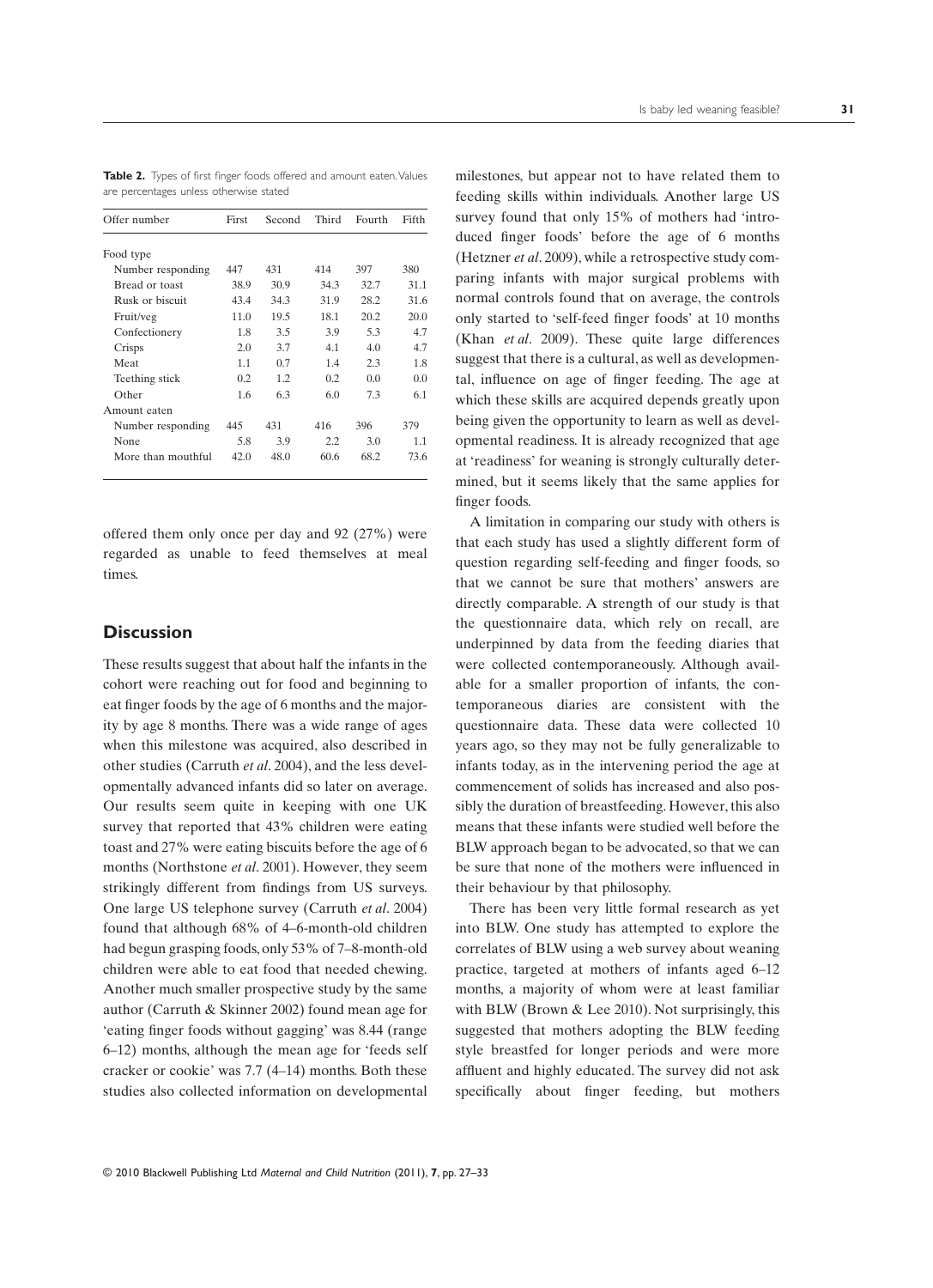reported that the first complementary food (given at a mean age of 5.1 months) was in solid as opposed to puree form for 52%, which contrasts with our cohort where 92% gave commercially produced purees of some kind (Wright *et al*. 2004). No study has yet examined the safety or nutrient sufficiency of BLW, but equally there have as yet been no case reports of adverse outcomes, although the number of members (2811) of a BLW web forum suggests that it is already widely used (Baby Led Weaning Forum 2010).

Given the high proportion still not self-feeding at 6 months, it may seem unrealistic to suggest that most children could rely on self-feeding from start of solid feeding. However, as argued above, the age when finger foods are taken depends at least partially on maternal expectations and when finger foods are actually offered. In this cohort, there was a substantial discrepancy between an apparent capacity to selffeed and being given the opportunity to do so. Even among those children who reached out earliest and had been spontaneously reaching out for foods for 2 months, less than two-thirds were offered finger foods more than once per day, and a quarter were described by their parents as not able to feed themselves at mealtimes. While this may genuinely reflect a lack of skill, it also suggests a low parental expectation of self-feeding.

Our data would suggest that there might be risk in this method for children with relatively slower development. The BLW guidelines do advise against using this method in infants born preterm, or children known to be developmentally delayed. However, mild developmental delay is not usually recognized until the second year of life, and even children at the bottom of the normal range could be vulnerable if the method was applied too slavishly. Parents should probably be advised that BWL is only realistic so long as their child is reaching out for and mouthing objects by the age of 6 months.

The BLW approach also has the merit that it introduces a social and varied meal pattern at an early stage, in contrast to purees that usually require a separate meal and different food from the rest of the family. Indeed, feeding children purees is not without its problems. In the developing world, early solids are usually delivered as a puree or paste

either poured into the infant's mouth or by hand feeding. There has been growing recognition that this style of feeding is commonly coercive, and that it may lead to food refusal as well as delaying the acquisition of feeding and social skills (Aboud *et al*. 2008; Aboud *et al*. 2009). It must also be born in mind that purees are of very low nutrient density, so that the small amounts taken in the early weeks after solids have started will contribute relatively little to meeting an infant's requirements. In contrast, finger foods are very nutrient dense, so a child who may appear to be eating little when self-feeding may actually be meeting their requirements. In an observational study nested within this cohort, 15-month-old infants eating a finger-fed meal took 50% longer to eat only just over half the weight of food eaten at a comparison spoonable meal, but the average energy intake at both meals was the same (Parkinson *et al*. 2004).

Probably the most pragmatic approach would be to adopt what is good about BLW without going to extremes: promoting the use of self-feeding of finger foods and participation at family meals at an early stage, while recognizing the need to also co-feed with spoonable foods, at least in the early weeks.

## **Conclusions**

Most infants in the cohort started reaching out for food and eating finger foods between the ages of 4 and 7 months, but for many children, self-feeding was still not a routine part of their meals at the age of 8 months. BLW might be feasible for a majority of infants but could lead to nutritional problems for infants who were relatively developmentally delayed. A more pragmatic partial BLW approach would probably be the wisest option.

## **Acknowledgements**

The study would not have been possible without the invaluable support of the midwives at the Gateshead and Newcastle maternity units, the health visitors of Gateshead and the loyal participation of all the parents.